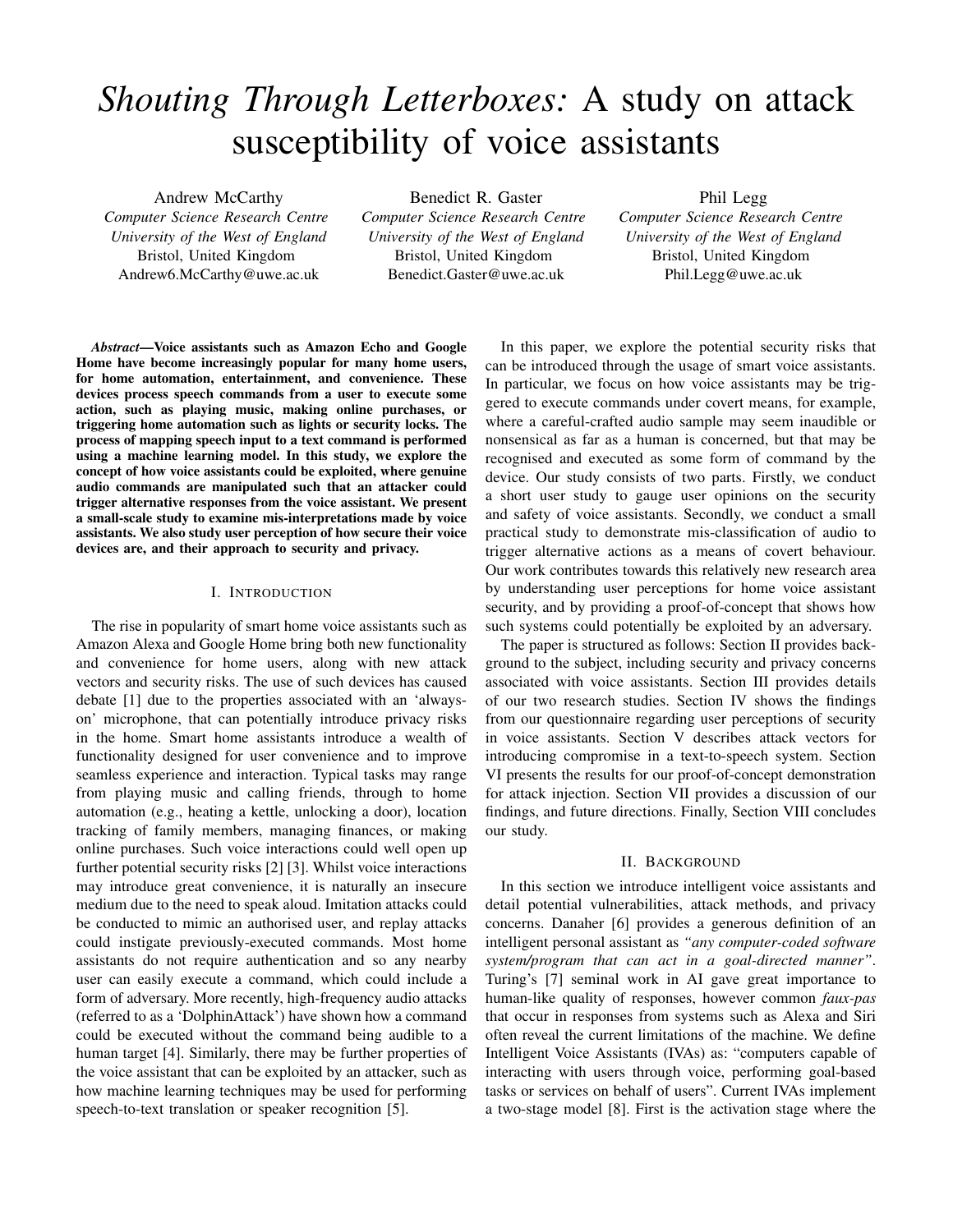system will continually listen for a specific *wake-word*, such as "OK Google" or "Alexa". Following this, stage two listens for the spoken command, which is then converted into a text-based representation for processing. Where appropriate, an audible response is returned for the user, either to answer the query or to confirm some desired action.

## *A. Security of Voice Assistants*

Modern speech recognition systems rely on common machine learning approaches such as neural networks, however their use can be compromised through adversarial examples [9]. Attacks against machine learning systems may include mis-classifications that are designed to compromise normal system operations, and query-based attacks to reveal confidential information about the model and/or its users.

Given a classification task, a system may learn a suitable decision boundary for classifying two or more instances (e.g., classifying different words). An adversary may compromise performance by subtle manipulation of input features, such that a sample appears to mis-classify. Adversarial attacks have been shown on facial recognition [10], road sign recognition [11], and network intrustion detection [12]. Biggio and Roli [13] declare that machine learning is not a cyber security panacea, due to such distinct exploitable vulnerabilities that could potentially impact on larger connected systems.

Users that choose to adopt such smart home devices implicitly accept the increased level of risk to their home security and privacy. It is for users to decide on how they balance the trade-off between convenience and operation, with the issue of security and privacy risks [14]. However, voice as a means of interaction is becoming more common for causal users, replacing or augmenting command-lines and keyboards used for textual input [15]. Alepis and Patsakis go further by arguing that voice assistants are replacing traditional user interfaces, changing how we access Applications, data and the internet [16], and therefore, they require a broad set of permissions and privileges. Moreover, often they belong to the Operating System (OS) or device manufacturers, and generally have relatively elevated privileges. Thus, voice assistants offer rich rewards if they are exploited, and are hence an attractive target for adversaries. As adoption increases, the threat posed by voice assistants is one that could potentially be more dangerous than is generally recognised by many users.

# *B. Adversarial Attacks on Voice interfaces of voice assistants*

Advances in Text-To-Speech (TTS) research mean impersonation of speakers is easier than ever. For example, VoCo software system [17] enables an editor to insert or replace words in a recording, distorting its original meaning. Results are worryingly accurate and simple to produce.

In August 2019 it was reported that a British energy firm fell victim to a voice mimic fraud with around £200,000 paid to fraudsters [18]. Insurance firm Euler Hermes disclosing the fraud confirmed that AI software accurately mimicked the executive's accent and style of speaking [18].

The situation is even more alarming for voice assistants that perform little authentication. An adversary need not wait for an authorized user to utter coveted phrases, to perform a replay attack. Nor spend the moments required to produce a convincing replica of a user's command using VoCo. An attacker only needs speak commands themselves! Moreover, many voice assistants respond to synthesised voices, adversaries can direct computers to vocalize a synthesized command using TTS technologies, our experiments show voice assistants respond to TTS generated commands.

A wide variety of voice-controlled home Internet of Things (IoT) devices are available, ranging from smart kettles, door locks, security alarms and heating systems. Through controlling more devices via voice assistants the systems inevitably gain complexity and the attack surface increases, presenting greater risk. Nascent use of voice assistants for triggering multiple high wattage home IoT devices could impact on power distribution grids [19], causing power outages that could significantly harm critical sectors such as transport and health.

Rajaratnam and Kalita [20] discuss how noise flooding, a form of availability attack, could be used to detect adversarial attacks on speech recognition. Further availability attacks include electromagnetic attacks that are commonly used for radio jamming or denial of service attacks; however, using intentional electromagnetic interference (IEMI) against mobile phone voice assistants is possible. Headphones connected to a mobile phone act as efficient antennae for IEMI by which adversaries can inject voice commands actioned by voice assistants [21].

# *C. Hidden Voice*

Recent research shows viable attacks to voice-controlled systems with hidden commands unnoticed or unintelligible to humans but recognized by voice assistants [22]. The severity of such attacks largely depends on the commands a target device accepts. Attacks could lead to information leakage, unavailability of service, or act as a foothold toward further attacks. The reach of an attack could be increased by embedding into trending social media videos, or broadcasting through a loud speaker at popular events.

The adversarial attack *CommanderSong* [23] inserts voice commands into music videos or audio files, with minor perturbations, resulting in normal sounding audio; however, voice assistants recognize embedded commands and action them. Likewise, the *DolphinAttack* [4] has been shown to compromise voice assistants by modulating voice command into ultrasonic frequencies rendering them inaudible to humans.

# *D. Privacy Concerns*

Endersley defined three levels of situational awareness: perception, comprehension, projection [24]. Those unable to perceive risks are unconcerned because they are unaware [25]. Further, users vary in risk appetite, perhaps accepting privacy and security risks in return for personalised services or convenience. The introduction of the General Data Protection Regulation (GDPR) has seen privacy become a recognised concern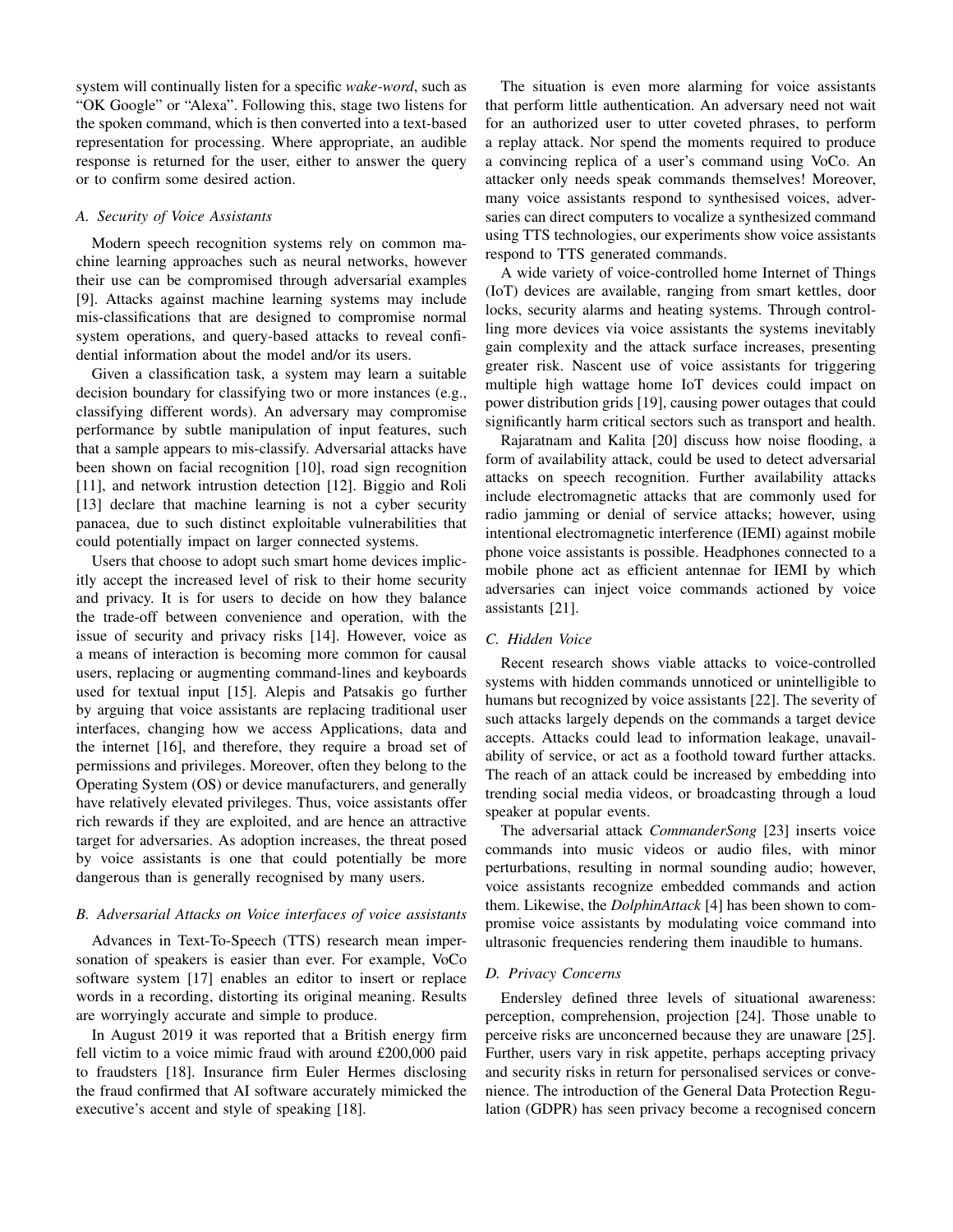by users in terms of how their data is used. Increasing numbers of voice assistants present on-going security concerns, and privacy laws are ill-suited to the task. Technical changes to help bolster privacy protections for users are suggested by [26]: 1) Shorten the length of time recordings are retained; 2) Clearly notify users how their recordings are used; 3) Devices should have clear visual indicators showing collection and transmission of data; 4) Companies should make remote conversion of devices technically impossible; and 5) As much processing as possible should be done on the device and not in the cloud.

Companies such as Google and Amazon deal in personal information. Technology companies take rights to define what is private and use "digital exhaust" or behavioural surplus of users' interactions. Our "digital exhaust" is information leaked through our actions. For example, places we visit, purchases we make, likes we give on Facebook are used to profile us. Companies use this to predict future behaviour, selling these predictions to advertisers. Their investment in voice assistants is likely partly based on the extraction of behavioral surplus from human experience and its predictive value realized in future-behaviour markets [27].

People often lack awareness of information they disclose, potentially disclosing in error [28]. Further, actions often discord with stated preferences; moreover people often reveal more information when 'chatting' about themselves. [29]; We posit users are less security and privacy conscious around personal voice assistants, opening further risks.

The NHS and Amazon have reportedly joined forces, allowing Alexa users to access reliable NHS health information through their Alexa device [30]. This is trumpeted as a boon for visually impaired users; however, provides more encouragement to disclose our private health information to a huge technology corporation, who ultimately advertise health products to us. This is enormously unsettling. Users must control their personal information, and preserve their privacy. Thus, retaining a modicum of independence from behemoth technology companies.

Constantly listening devices raise possibilities of information leakage from which personal or contextual information could be gleaned. For example, household sounds such as laughter, children, or activities may imply emotions, mood, or other information about a user's life.

Voice assistant use on phones opens avenues for extracting private data, even from locked devices. Forensic data retrieval from mobile phones is normally a complex task; however, voice commands eliciting a response from Siri enable adversaries and police forensics alike to recover call logs, SMS, Contacts, Maps, Calendar and device information [31].

# III. METHODOLOGY

Our study consists of two main contributions. Firstly, we conduct a survey studying user attitudes towards security issues of voice assistants using a structured questionnaire. Our survey of user behaviour and habits provides insight into voice assistant use in homes. A selection of questions were



Fig. 1. Pareto chart to show the most used Social Media Platforms

asked, collecting and collating the results, in order to identify common themes and trends in the use of voice assistants, investigating whether user's security practices for voice assistants are laxer compared to general security practices. Topics of interest are: what room is the assistant placed in, how people use their voice assistants, awareness and use of voice assistant security features , do they mute the microphone, number and type of other proximate devices.

Following the initial survey, we present a proof-of-concept demonstration on how audio samples can be deliberately manipulated to trigger an IVA to execute some other command to that heard by humans A selection of exploratory experiments were conducted determining the ease and seriousness of attacks. The researcher's voice and synthesized TTS voices were used to produce recordings of speech commands. Further experiments were conducted playing audio from a laptop computer in close proximity to the voice assistant, observing whether the command was executed. Effects of adversarial noise are explored using dense white noise, determining how an adversary can affect speech recognition.

# IV. SURVEY: ONLINE QUESTIONNAIRE

Through our survey, we hope to obtain insight into how and why IVAs are used by consumers. We also aim to investigate the resulting trade-off between security and usability. We believe that the personal nature of voice assistants lowers user's circumspection. Our survey aims to test the following null  $(H_0)$  and alternative  $(H_1)$  hypotheses statements:

- $H_0$ : Users adopt the **same** security posture when using voice assistants as they do when engaging with other technology and online communications.
- $H_1$ : Users adopt a weaker security posture when using voice assistants as they do when engaging with other technology and online communications.

# *A. Data Collection*

An anonymized online survey in the form of a questionnaire was designed and conducted to gather qualitative responses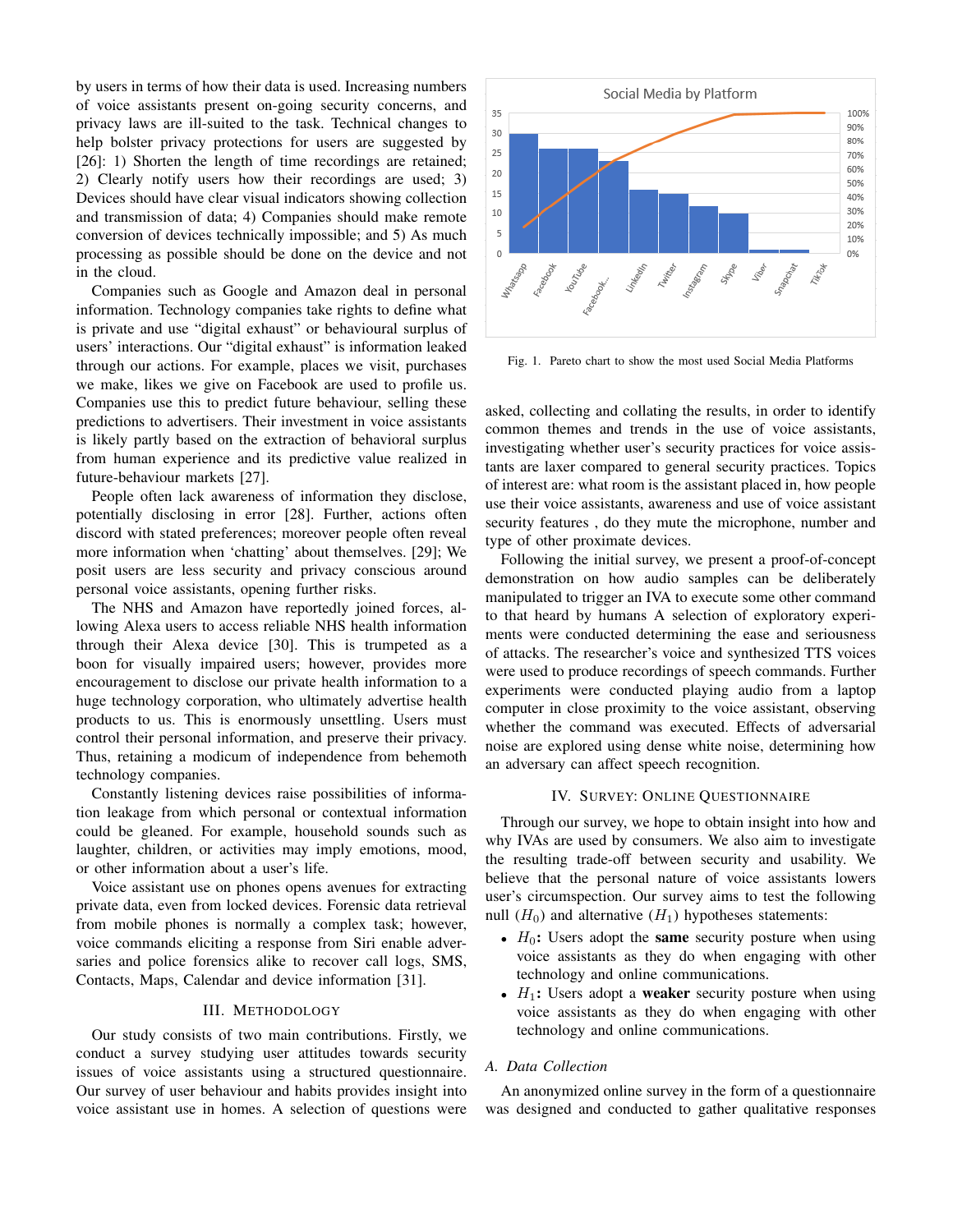

Fig. 2. Pareto chart to show the most popular locations of voice assistants

from participants. Particular focus was given to topics of behaviour, attitudes to security, and privacy. As part of our survey, we describe related scenarios and ask participants how concerned they would be, using a recognised approach for measuring privacy [32]. The full details of the questionnaire are available in [33]. Fourty adult participants contributed towards the presented survey on a voluntary basis. Invitations were sent out to the wider academic community and promoted through our personal networks.

#### *B. Survey Results*

The results of our survey are analysed in four themes: Personal traits, Voice assistant ownership, General Security, and Voice Assistant Usage.

*1) Personal Traits:* The majority of participants (70.28%) report themselves as early adopters of technology. Unsurprisingly most participants tend to report security is very important. Likewise, with privacy; however, seven participants reported having a voice assistant in a bedroom, seemingly contradictory. The majority of participants (62.16%) reported being very or extremely computer literate. Factors influencing this might be: a limited sample of participants over fifty-five years old, older generations may be less familiar and comfortable with computers. We distributed invitations to students on the M.Sc. Cyber Security, possibly skewing results with more technically capable people. The researcher's friends and family may have been influenced by knowing the researcher, or have gained knowledge over time from the researcher. Thus, through reporting bias under reporting of perceived bad behaviours is possible. The majority of participants (72.97%) report they are likely to use smart devices for home automation; contrasting with the finding that controlling the home in this way was not a popular aspiration. Most participants report not connecting things to their voice assistant despite, companies assertively marketing voice-controlled home IoT devices.

Moreover, participants (75.68%) tended to strongly agree they are always online, with most spending between 1-3 hours on social media daily, the most popular social media platforms were Whatsapp, Facebook, and YouTube as in Figure 1. Thus suggesting videos or audio files containing voice commands could be a viable attack vector when shared on social media.

*2) Ownership:* The majority (72.97%) of participants own a voice assistant. Potentially reflecting a sample bias, those choosing to complete the survey are likely more interested. Interestingly, voice assistants are becoming ubiquitous, integrated into many devices. Consequently, some participants who claim they do not have a voice assistant do, regardless whether the functionality is enabled, or used.

Figure 2 shows that voice assistants are commonly placed in the Lounge/Livingroom, Kitchen, and Bedrooms (traditionally private spaces). Some report voice assistants in hallways, bolstering thoughts that voice attacks could be executed through letterboxes. Five participants chose 'other', but could not specify where. Thus 'other' could refer to another room, for example a garden shed; Although some participants may recognize that the voice assistant on their mobile phone is not tied to one room and instead is mobile. Further research into users' views of mobile voice assistants might yield interesting results. For example, are voice assistants perceived as present only when being interacted with?

All participants confirmed at least one other device is in the room with a voice assistant. This adds weight to chaining voice attacks by playing audio through nearby devices. Laptops, televisions, and telephone/answering machines are particularly interesting attack vectors.

The vast majority (82.05%) of participants reported keeping their phone in their bedroom at night; significant for privacy assuming a voice assistant is enabled on a phone.

*3) General Security:* Most participants (83.79%) report security as very or extremely important; however, security is subjective; most participants claimed they were likely to use a password manager (56.76%), likely to reuse passwords (56.76%), and likely to change default passwords (89.19%); This seems at odds with how participants use voice assistants: most participants do not mute the microphone when they are not using it (58.06%), and the majority have not trained their voice assistant to uniquely recognize their voice (55.18%).

*4) Usage:* Most participants find using their voice assistants relatively enjoyable, listening to music is the most popular activity.

Participants tended to disagree with the statement "I have trained the voice assistant to only recognize my voice". Corroborating our view that voice assistants generally accept commands from unauthorized users, and strengthens arguments for user authentication. Participants tend to somewhat agree they are concerned about having deeply private conversations in front of a voice assistant, with 65.71% of participants somewhat agree, agree, or strongly agree. However, most participants do not know how to erase recordings made by a voice assistant and do not mute their voice assistant when not in use. People report being concerned about privacy, but are ignorant of features to take control of their privacy. Privacy controls are not widely reported by technology companies, and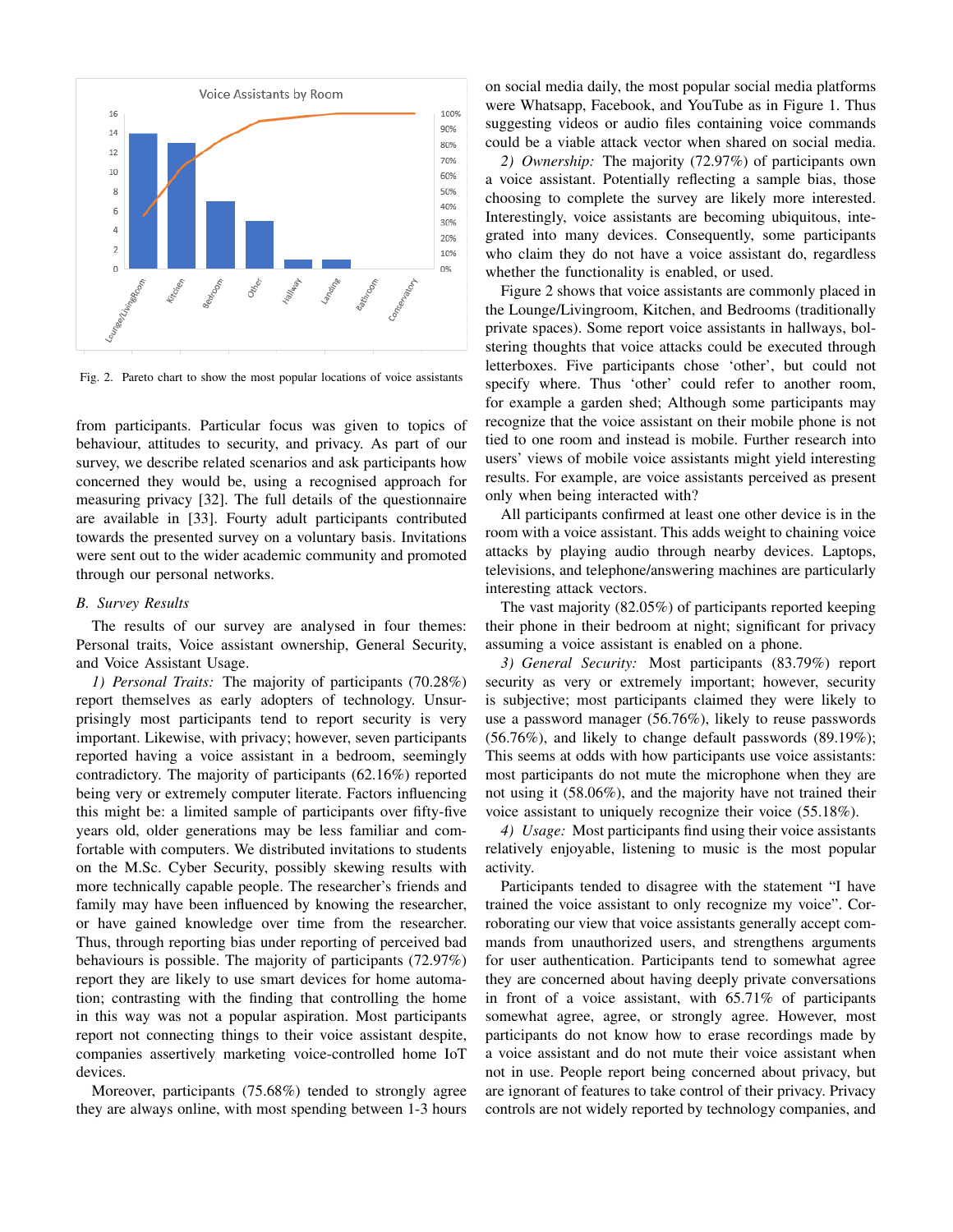often difficult to find, which could perhaps align with corporate interests.

Considering security and privacy across the domains: personal, family, company, nation. Participants were least concerned about company security and privacy, with national security and privacy third in people's minds. Participants may not consider privacy and security in their job function, perhaps they consider national security and privacy is entrusted to the security services. Our literature review uncovered potential attacks on national infrastructure, facilitated through smaller local attacks. Therefore, awareness at all levels is required. Participants report less concern with security; although implications of a successful attack could include information theft, financial loss or physical harm. Privacy eclipses security in every category except the national level, where security and privacy are rated equal. Privacy is probably forefront in people's minds because of always on microphones. Most participants (88.88%) report they are unlikely to conduct banking through their voice assistant; whereas they are more open to shopping through a voice assistant. Participants agree (63.88%) they are interested in home automation.

## *C. Summary*

Our two hypotheses statements were:

- $H_0$ : Users adopt the same security posture when using voice assistants as they do when engaging with other technology and online communications.
- $H_1$ : Users adopt a **weaker** security posture when using voice assistants as they do when engaging with other technology and online communications.

Our survey results show general security is important to people, and with the exception of reusing passwords, people take sensible precautions. This is at odds with participants use of voice assistants where most have not trained assistants to uniquely identify their voice, and do not mute voice assistants. We conclude that hypothesis  $H_1$  gains credibility from the survey results. Thus we posit that people are less concerned by security and privacy risks of voice assistants due to the personal nature of these devices. Survey and results have been made available for the wider research community in our repository [33].

# V. EMPIRICAL STUDY

Voice is difficult to secure as all sound travels through air, effectively an open channel. Voice is vulnerable to eavesdropping, where an adversary can learn information through listening to exchanges between the user and the voice assistant. This section explores a range of adversarial attacks conducted against voice assistants in the researcher's home.

# *A. Attacking a Voice Assistant*

To better understand possible attack scenarios, a selection of experimental approaches were taken to ascertain vulnerabilities. Experiments utilised either the Python speech recognition module [34] or an Amazon Echo device [35], justifiably chosen due to its popularity and convenience. Our survey

indicates that Amazon Alexa is the most populace voice assistant.

### *B. Shouting Through Letterboxes*

The Amazon Echo relies on single factor authentication. There are four wake words: "Alexa, Amazon, Computer, and Echo". In order to be certain of the correct wake word an adversary need only cycle through them. Alexa is controllable by anyone proximate to the device. An Amazon Alexa was placed in the hallway three metres from the door. In order to determine how vulnerable a voice assistant might be to adversaries outside the home, a voice command was spoken through the letterbox: "Alexa turn the light on". Alexa was heard to say "OK", and the light was switched on, indicating a successful attack. The potential for adversaries to abuse IVAs in close proximity to a letterbox or open window is clear. Should a smart door lock be controllable by the voice assistant, a burglar could potentially just ask Alexa to unlock the door!

# *C. Replay Attack*

We conducted a simple replay attack, the researcher recorded his voice saying "Alexa, shuffle my music" using a Recorder application on a Huawei mobile phone running android. The recording successfully triggers the voice assistant when played.

# *D. Answerphone*

We conducted a test to determine susceptibility of attack through telephone answering machines. An Amazon Echo is placed in the hallway near the land line telephone/answering machine. A mobile telephone was taken outside the residence and a telephone call initiated with the land-line inside. A message was left saying "Alexa, shuffle my music". On returning a few moments later the Amazon Echo was playing music. Further, playing the answerphone message triggers the voice assistant. This successful attack suggests that voice assistants placed near answering machines may be susceptible to remote command. Only a telephone and knowledge of the telephone number near the voice assistant is required. One could conceive of speculative, wide spread attacks where an adversary uses an automatic dialler to play pre-recorded messages in order to control voice assistants within range.

# *E. TV, Laptop, Radio, and other devices*

Testing the hypothesis that voice assistants can be triggered by nearby devices some recordings were played from a laptop computer near an Amazon Echo, approximately two metres apart. Audio from a radio programme podcast [36] was played, successfully triggering the Amazon Echo. Further, video of a South Park episode containing voice commands [37] was played, successfully triggering the Amazon Echo.

# *F. Camouflaged attacks*

Attacks so far identified are easily detected by anyone nearby. On hearing commands, it is evident that someone is trying to control the voice assistant. Adversaries would benefit from camouflaging their true intentions. This is possible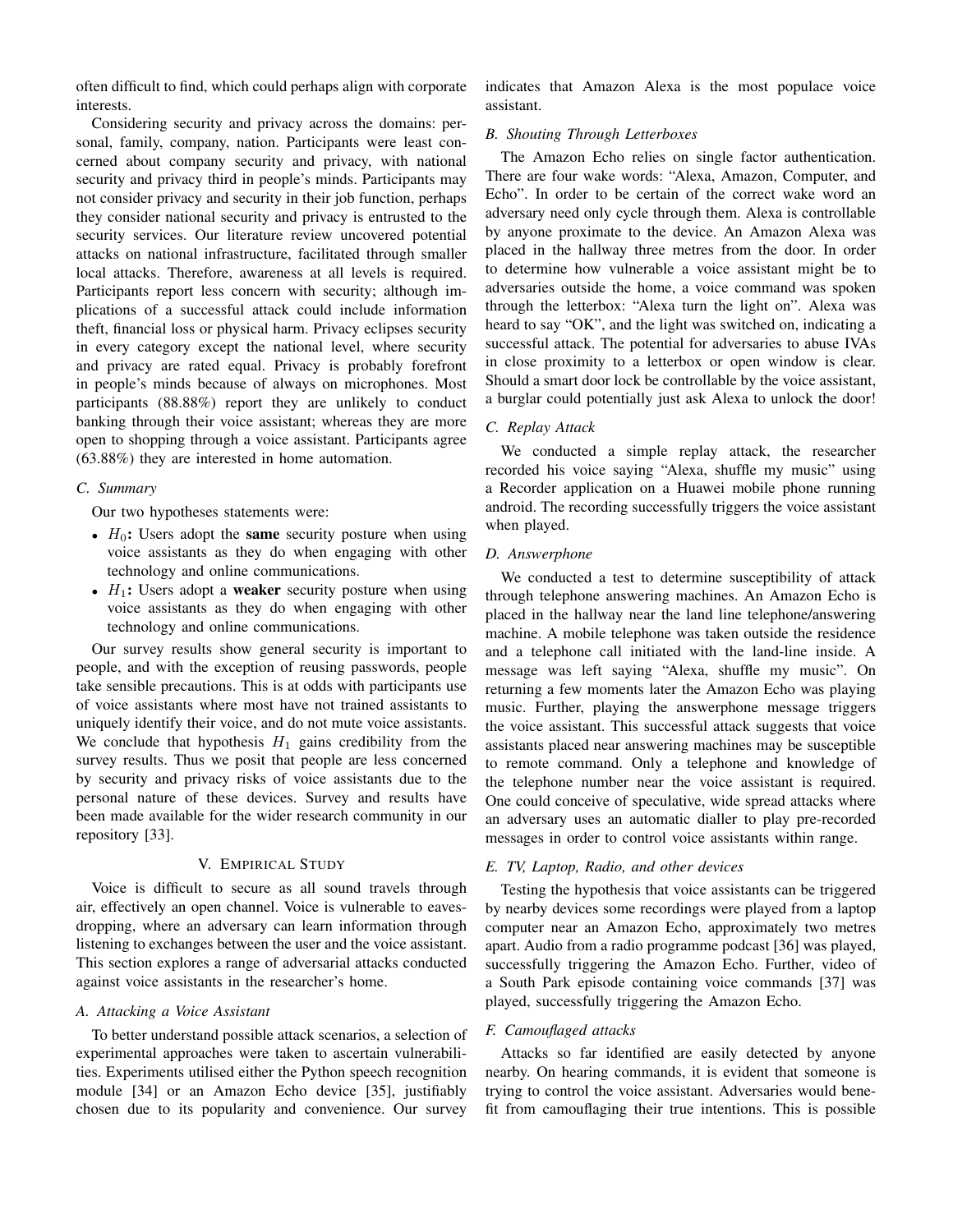by hiding commands in a larger context. We envisage an audiobook could contain the admittedly banal prose: "Bertie watched the cars on the main road. The traffic lights turned red. A Lexus stopped.". This appears part of a story; however, causes an Amazon Echo to close its current interaction or dismiss a notification, as observed. Our experiment played the audio through a laptop speaker, successfully causing Alexa to stop playing music. These attacks are harder to detect; although attentive listeners may detect something untoward.

## *G. Adding Adversarial noise*

In this section we describe our work to attack a voice assistant through adversarial noise. Different colours of noise, refer to the power spectrum of a noise signal created by a stochastic, or random process.

We chose to use white noise in our experiment. White noise is less disruptive to voice, and suited our experiments. Pink noise has better speech masking properties than white noise, and is more effective than white noise when blocking or jamming voice assistants with an availability attack. Attacks on voice assistants are possible by adding adversarial noise to the voice assistant's input, causing the TTS transcription to differ to what has been heard.

A large corpus of TTS audio files was gathered. A text file containing a list of words and phrases was passed through a TTS tool [38]. This experiment introduced adversarial noise to recordings to determine how easily noise could be used to confuse speech recognition. Results were collected by adding noise to a wave file before passing it to the speech recognition API.

A Python script using the SpeechRecognition module [34], was written, taking a word list passing each word to a TTS engine. The resulting audio file is then passed to the Google speech recognition API gaining a text transcription of the initial audio. Subsequently dense random noise is added, manipulating each sample in the audio. The result is passed again to the Google speech recognition API. Resulting text transcriptions were compared indicating the effect of added noise. Initial experiments gave encouraging anecdotal results. We successfully deceived the Google speech recognition API by adding noise, resulting in different transcriptions. Thus, a proof of concept was achieved: it is possible to affect audio transcription by adding noise. Speech recognition of single words spoken by our TTS system was, however, unreliable often either transcribed incorrectly, or not at all. Hence, we adopted human speech in our later experiments.

Using a list of one hundred words [39] human voice samples for each of one hundred common English words were recorded using a laptop microphone in a quiet room. Once recorded audio files were passed through the Google speech recognition API. Noise was added to them, and they were re-passed through the API, as indicated in Figure 3. Transcriptions of clean and noisy examples were initially compared. This indicates Google speech recognition system can be influenced through adversarial noise. Adding white noise to a recording of the word "people" regularly, resulted in a file that whilst



Fig. 3. Adversarial noise applied to recorded human speech

still intelligible to a human is not recognized by the speech recognition system. Adding white noise to an audio file of the word "those" reliably caused resulting files to be recognized as "though" by the speech recognition system. We also hear the word "though". The noise obliterated the phoneme responsible for the "s" sound.

Given the large input vector that makes up an audio sample, it is difficult to assess the overall variability between samples when influential parameters that could change the classification are changed. To examine this further, we use Principle Component Analysis (PCA) to perform dimensionality reduction, allowing for a more intuitive approach to compare samples, and changes to those samples, in a 2-dimensional space, as in Figure 4. It can be seen that adding adversarial noise to audio samples shifts their position in a 2-dimensional space, closer to a decision boundary.

# *H. Future Work*

We show a misclassification not compromising normal operation of a voice assistant. Next steps would cause a misclassification compromising system behaviour. For example, to execute a specific command, triggered through an adversarial example.

Relevant commands could be used with sophisticated adversarial noise applied to shift samples over a decision boundary. Inverse PCA could be utilised to calculate requisite input for a given position. Further work would focus on generating sophisticated adversarial examples. For example, implementing sparse perturbations, such that few samples in the audio are modified. A genetic algorithm could be devised to optimize the perturbations, evaluating examples against a fitness function, until a suitable adversarial example is found.

## VI. RESULTS

Our results show IVAs are potentially vulnerable to attacks by unauthorized users and adversaries. Voice assistants have been shown to be triggered by nearby devices. The effect of adding adversarial noise is shown and plotted using PCA, indicating noise can shift audio files closer to a decision boundary. Through experimentation, we discovered voice assistants are vulnerable to simplistic attacks where adversaries can control a voice assistant. Sound travels through air, an open channel. Thus, voice is difficult to secure.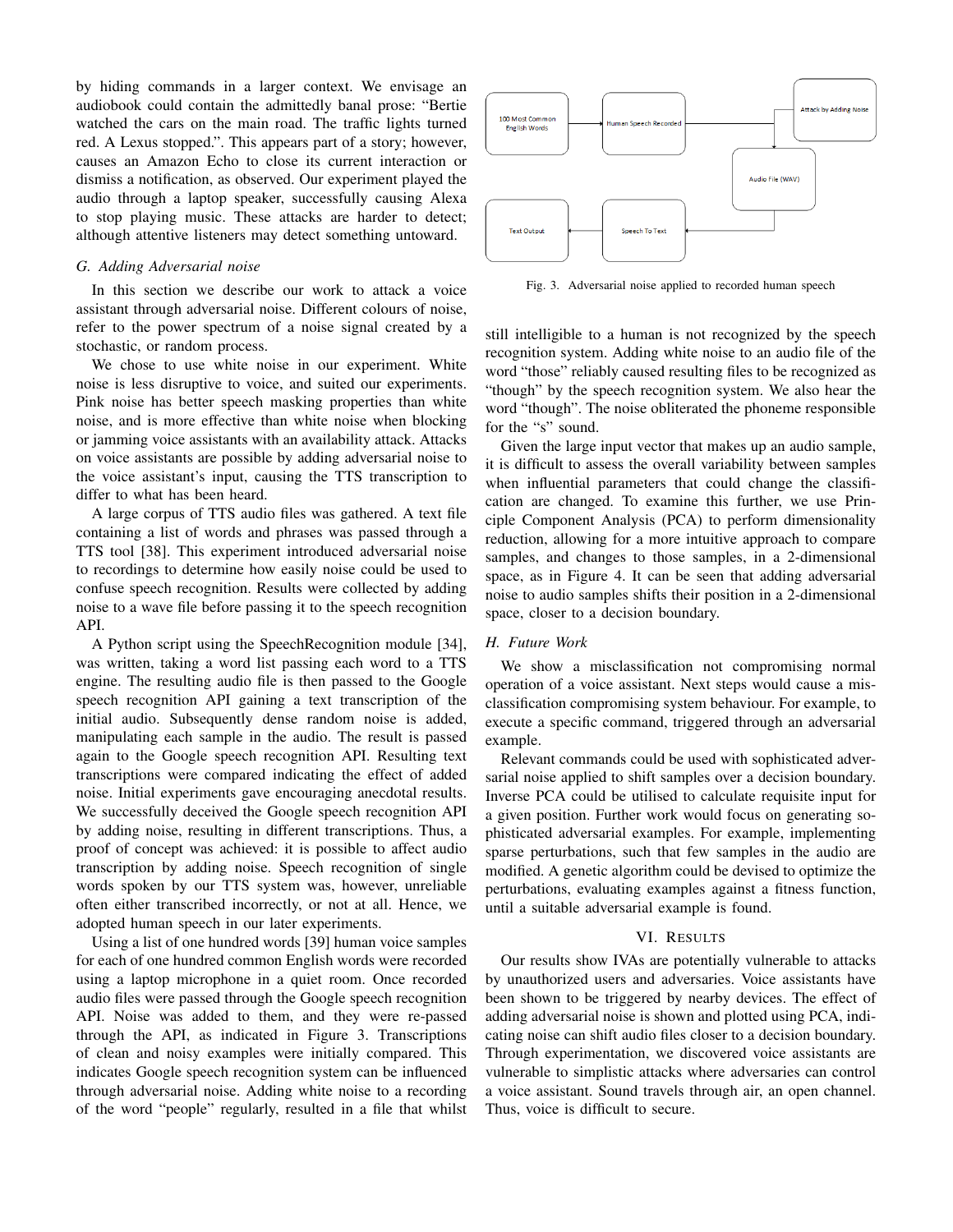

Fig. 4. (a) Principal Component Analysis of two hundred audio files (b) Principal Component Analysis of four audio files relating to the words: Think and Thing

Adversaries can easily wake and command voice assistants, commands can be given by shouting through a letterbox! Use of technology increases distance between adversaries and target voice assistants. We show commands can be issued through answerphone or telephone screening devices. Ordinary broadcast media like television and radio programmes can command voice assistants. social media use and video sharing sites like YouTube and Facebook could open possibilities of large-scale indiscriminate attacks world-wide. Moreover, we show some simple commands can be obfuscated or hidden. Thus, human victims may remain unaware that their voice assistant was attacked. In particular sound files affected by adversarial noise can appear normal; however, be shifted closer to a decision boundary. Thus, classified differently.

# VII. DISCUSSION & ANALYSIS

Voice is an insecure user interface. Unauthorized users near voice assistants can issue commands to turn lights on, play music, control attached devices, purchase items, or add items to shopping lists. In general, anyone near a voice assistant can issue any commands. Replay attacks are straightforward though often unnecessary. Moreover, imitation attacks can be performed mimicking authorized voices. Nearby devices can be commandeered to play voice commands to voice assistants. Experiments showed commands played from a laptop computer successfully trigger the voice assistant. The presence of other devices such as a radio, television or laptop computer nearby increases the attack surface available to adversaries wishing mischief or malice.

Evidently adversaries could control voice assistants by gaining access to other home devices. There is no guarantee that they will be content with mischief and likely some are intent on theft or malice. Radio and television broadcasts similarly trigger voice assistants, as can YouTube videos. Extrapolating on our experiments, malware could be written to infect laptops and issue voice commands Broadcast media could unduly influence voice assistants as seen when fast food restaurant Burger King exploited viewers Google Home voice assistants using an advert appearing on YouTube and later appearing on American television.

Further mischief was had by writers of satirical animated sitcom South Park who poked fun at voice assistant users. Characters play with an Amazon Echo and add some peculiar items to their shopping list; however, voice assistants within proximity of the television worryingly obey the commands, adding items to shopping lists [37].

Consumer sound recognition systems like Shazam have been around since the late nineties. Sound recognition is available on voice assistants. For example, Amazon Guard, recognizes sounds of breaking glass or smoke alarms and send alerts to your phone [40]. Adversaries could remotely play sounds of breaking glass triggering Amazon Guard, potentially causing alarm and fear.

Adversarial noise subverts audio, shifting it closer to a decision boundary. Extrapolating, audio without voice commands could be shifted over a decision boundary, and thus recognized by speech classifiers as commands. Generalizing, stricken users may be oblivious to commands their voice assistants are executing. Common voice commands allow activating attached devices, change thermostat settings, make purchases, call or SMS contacts, donate money to charities, switch off security systems, or lock or unlock doors. In General, users are vulnerable to financial loss, and perhaps physical harm through attached devices. It is unproven what could be possible in large-scale attacks. For example, adding Pepsi to millions of users shopping lists. We conjecture could cause shops to sell out, and perhaps even affect stock market valuations. We further conjecture that voice attacks could open malicious websites, perhaps infecting devices with malware through drive-by downloads. Commands could manipulate devices into opening propaganda or political websites, aiming to change users' political preferences. Ultimately the severity of voice attacks depends on the voice assistant and commands it accepts [22], examples include though are not limited to: posting to